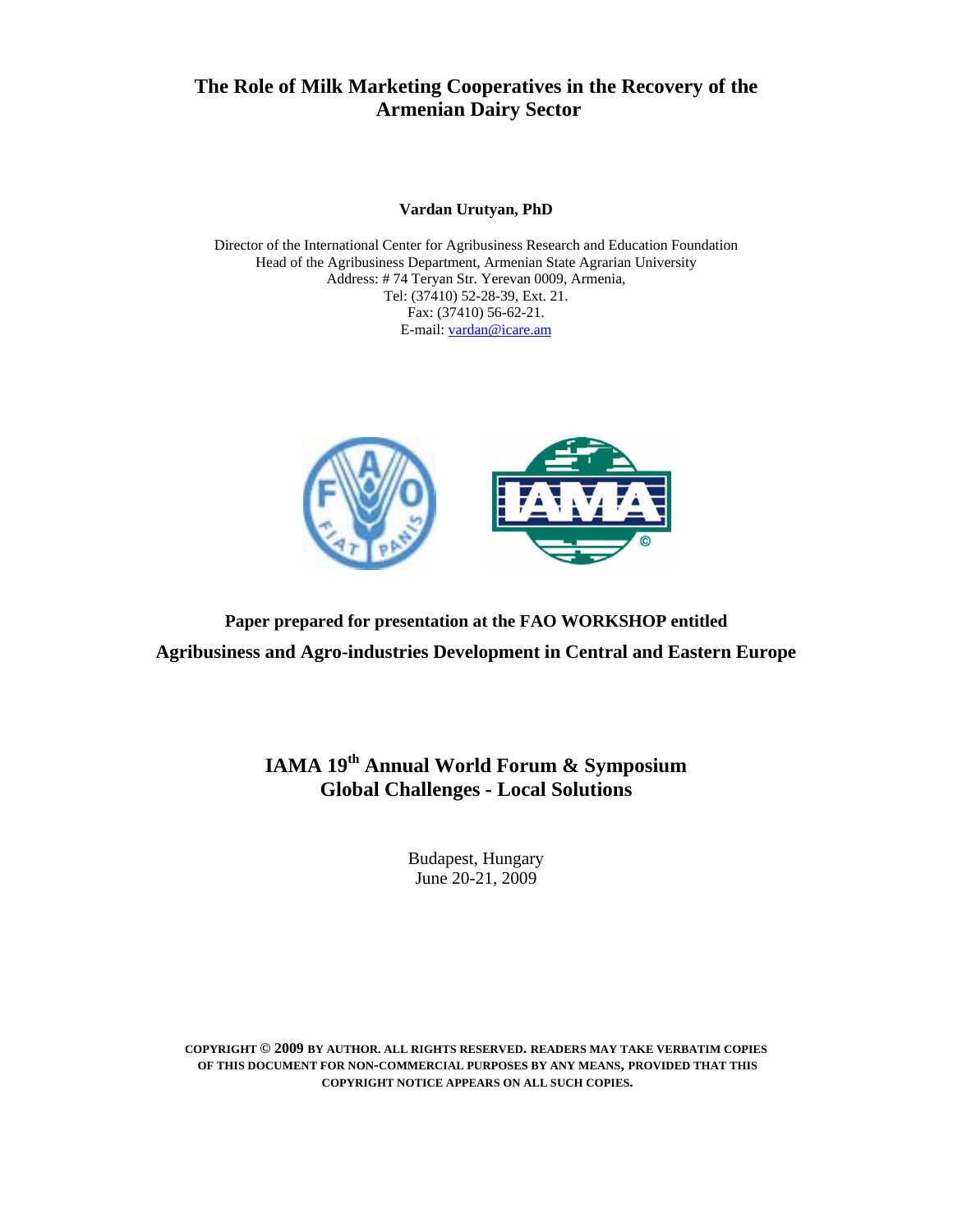# **Abstract**

The role of milk marketing cooperatives in the Armenian dairy sector continues to increase. These cooperatives have been mainly supported by the USDA Marketing Assistance Program in Armenia (active in Armenia during 1992-2005) and later by the Center for Agribusiness and Rural Development (CARD).

Among the self-enforcing relationships in the Armenian dairy sector, the most common one is the farmer - dairy processor relationship. Many authors studied different aspects of the farmer-processor relationships. There is no a documented study about farmers – milk marketing cooperative relationships which are practically new for Armenia.

This paper aims at studying and revealing the role of the milk marketing cooperatives in the recovery and growth of the overall dairy chain in Armenia. The study reviews and analyzes the outcomes of the Cooperative Development Program implemented by the USDA Marketing Assistance Program and continued by the Center for Agribusiness and Rural Development. The paper also identifies and discusses the forms of vertical integration occurring in the dairy sector of Armenia and concentrates on several important issues like: contractual mechanism between farmers and cooperatives and farmers and processors, problems and challenges milk producers face, farm investments and innovation issues.

The paper also aims at studying the relationships between member farmers and milk marketing cooperatives. In particular, the study looks at the contractual relationships, hold-up problems, production and prices, trust and social capital among the cooperative members, contract enforcement mechanisms used by the cooperatives. The study also reveals the determinants of farmer satisfaction with their current relationships.

The research was based on surveys and interviews. Official publications, internal documents, interim and final reports, coops' financial statements and other materials were also used in the study. Based on findings, certain recommendations have been proposed.

**Keywords:** milk marketing cooperative, social capital, trust, hold-up, contract enforcement.

# **1. Introduction**

In Armenia the market-oriented reforms introduced in 1991-92 comprised the privatization of many productive resources and organizations. Armenia was one of the first former Soviet republics to privatize agriculture effectively and swiftly during 1991-92: after independence, followed the legislation necessary for the privatization of land; around 70% of arable land and agricultural output came into hands of individual peasant farms. The egalitarian land privatization led to very small size of family farms (1.4 ha on average). The small farm size is not conducive to the application and use of new innovative technology which itself hinders the development of the sector.

Like in many transitional countries of Europe and Central Asia (ECA), a major problem in Armenia during the transition period was the breakdown of the relationships of farms with input suppliers and output markets. The result is that many farms and rural households face serious limitations in accessing essential inputs (feed, fertilizer, seeds, chemicals, etc.) and selling their output (Swinnen, 2005). Widespread forms of contracting problems like long payment delays or non-payments for delivered products (Swinnen, 2005) were apparent in Armenia during the transition. Restructuring and privatization in Armenia has led to the separation of many previously horizontally and vertically integrated enterprises together with the emergence of new type of businesses (White and Gorton, 2004). This itself led to a situation of widespread financial distress, high discount rates, and lack of contractual enforcement (Gow & Swinnen, 2001). In general, the model of agricultural transition in Armenia is similar to that of other transition countries in the region (Cocks, 2003). To a large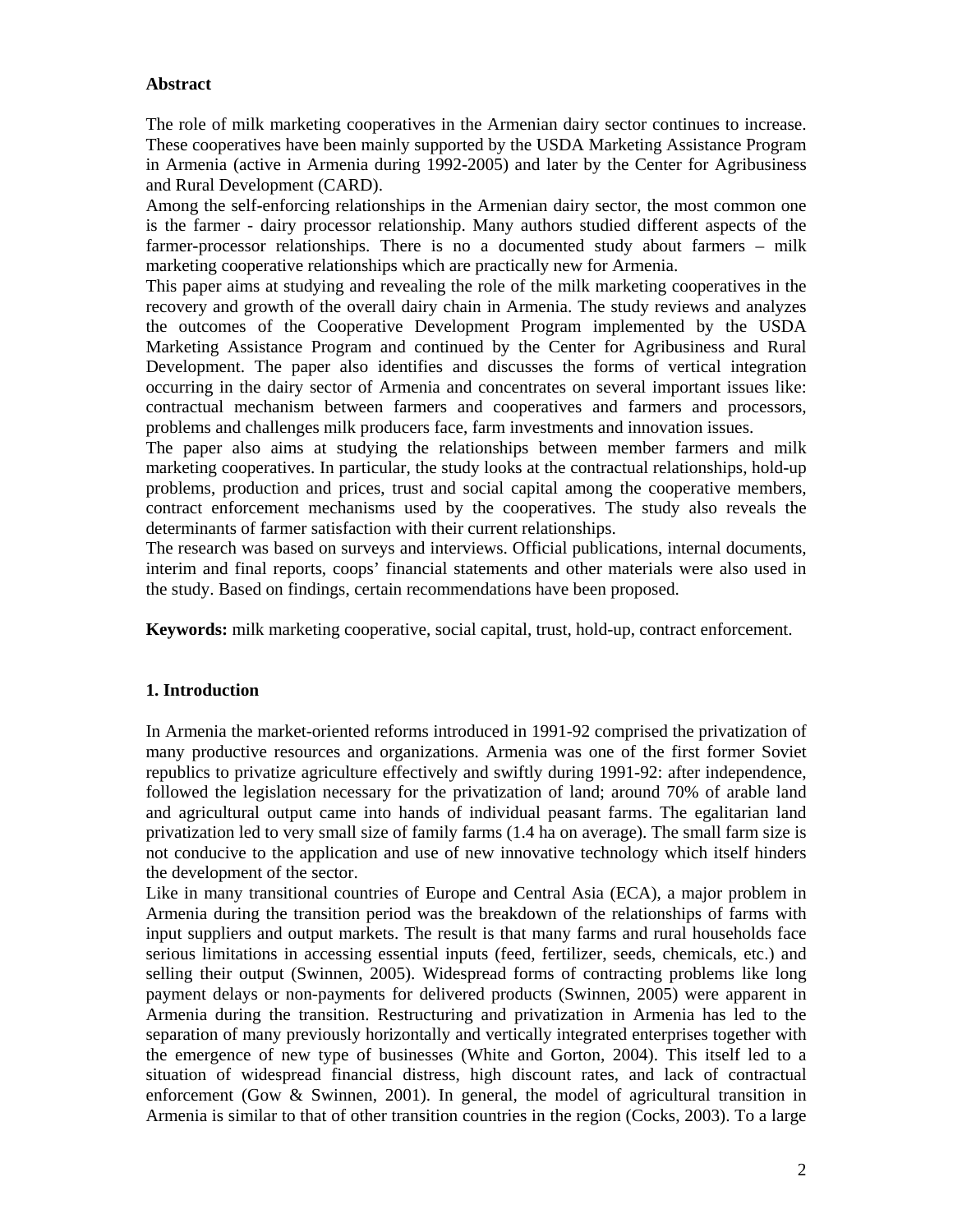extent, private solutions that successfully overcame the transition problems in ECA have not occurred in Armenia.

Prior to transition, the milk processing industry had an annual capacity of 320,000 tons of dairy production, about 27,000 tons of cheese and 13,000 tons of ice cream (MoA and FAO, 2002). All former 42 state-owned dairy factories have been privatized. Currently, most of these factories work at a low level of their capacity and some of them do not operate at all. Production focuses on cheese, milk and other dairy products. Many small plants emerged also (about 500), which produce mainly salted cheese under inadequate hygiene conditions and without necessary facilities, resulting in big share of home-made products especially in markets out of the capital city.

No single dairy processing company dominates the market for major dairy products, because of wide range of products and large number of processors in the market. There are no foreign direct investments and joint ventures in the dairy sector. Since independence, most of these farms have been dismantled and currently the bulk of dairy production originates from small private farms with 1-2 milking cows.

Table 1 shows key dairy indicators for the period of the last 8 years. Positive changes can be observed looking at the numbers. In particular, the milk production and milk processing increased significantly. And it can be observed that milk yield has been increased as in 2008 the number of cows was reduced but the milk production continued to rise.

|                                      | 2000 | 2002 | 2004 | 2006 | 2008 |
|--------------------------------------|------|------|------|------|------|
| <b>Number of dairy farms (1.000)</b> | 197  | 193  | 202  | 203  | 199  |
| Milk $(1.000 \text{ tons})$          | 449  | 489  | 555  | 620  | 662  |
| Number of milk cows $(1.000)$        | 262  | 280  | 290  | 307  | 283  |
| Milk delivered to dairy              | 269  | 294  | 388  | 434  | 456  |
| Household use                        | 180  | 195  | 167  | 186  | 189  |

| Table 1: Key selected dairy indicators in Armenia, 1996-2008 |  |  |  |  |  |
|--------------------------------------------------------------|--|--|--|--|--|
|--------------------------------------------------------------|--|--|--|--|--|

Source: NSS of RA 1999, 2003, and 2008

The indicators of household use of milk in the table include both the consumption of milk by families and the home made production of dairy products. The table above provides evidence that the portion of milk sold to processors, milk consumer cooperatives or other middlemen has drastically increased from 59% in 2000 to 71% in 2008, which means that farmers gradually integrate into market relations and switch from subsistence farms to commercial ones.

Melkonyan et al. (2008) in framework of the research related to dairy cooperatives development constrains presented an interesting image when comparing the tables of annual milk production, sales and self-consumption. The more farmers produce the more sell and eventually less consume per 1 cow. Thus, a low consumption of milk per 1 cow may serve as a good indicator for evaluation of dairy farming practices. The explanation behind this statement is that the more farmer produces the more earns. The later means that farmer's daily food consumption bundle doesn't heavily depend on dairy products. Moreover, when they specialize in dairy farming they prefer to sell their milk and buy already ready dairy products rather than spend their time and other resources on self-processing of their milk into cheese or something else.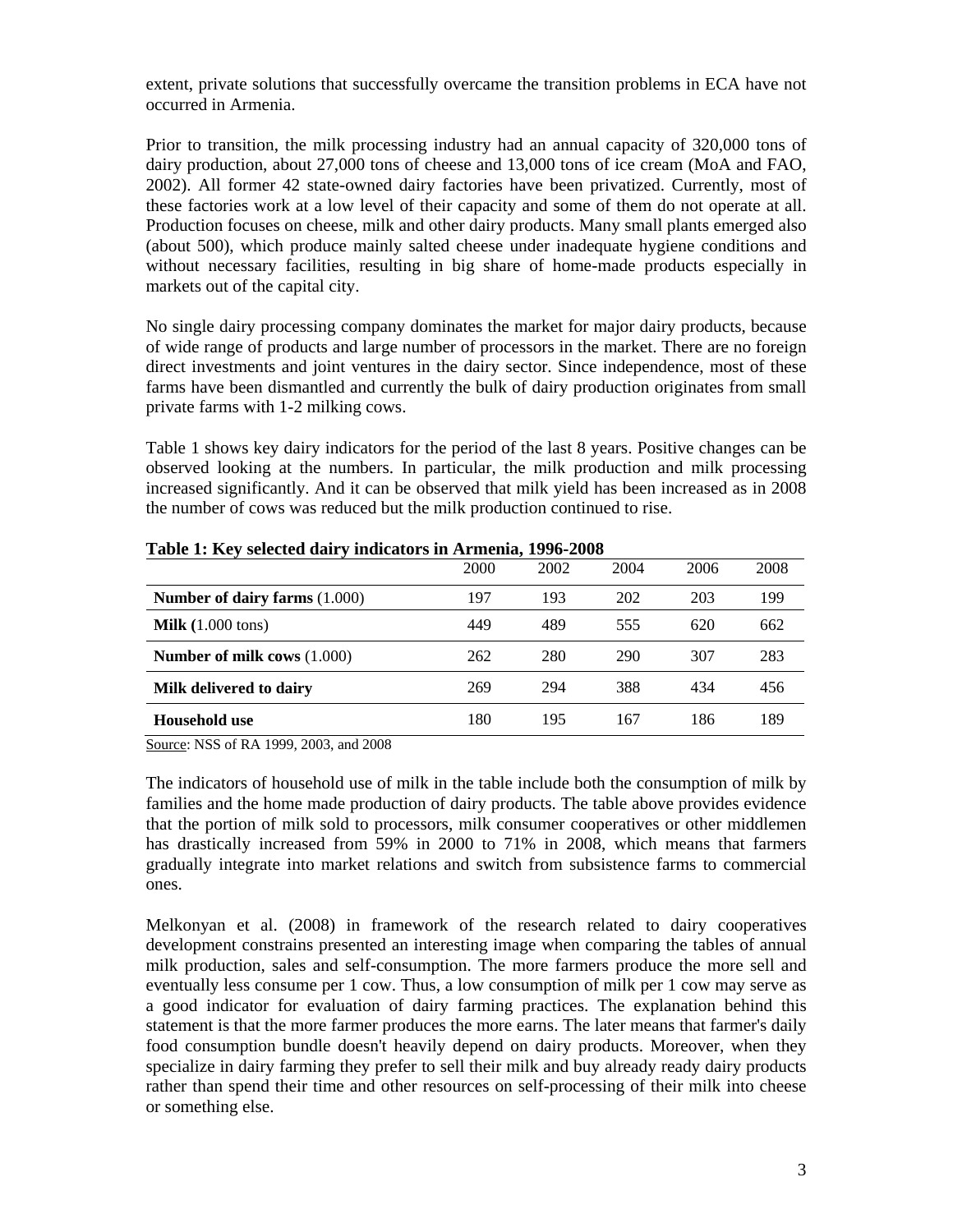An efficient linkage of dairy producers to processors, wholesale and retail markets is a base for establishment of sustainable production and marketing chain of milk. However an unconsolidated way of realization of milk by big number of small dairy producers created additional threats related to excess transportation costs, insufficient sanitary conditions while transporting milk and lack of bargaining power at the point of sales. The current conditions for raw milk production are far from being adequate because of the low quality of the milk with important variations in-farm and among farms. In addition, the low level of organization of the smallholders and the high fragmentation of production imply that processors have to deal with lots of producers who deliver small quantities of different qualities of milk. In order to mitigate these shortcomings it is extremely important to improve the conditions of milk production and marketing as well as to consolidate milk producers into milk marketing cooperatives.

Groups of individuals around the world and throughout time have worked together in pursuit of common goals. Examples of cooperation, or common action, can be traced back to the prehistoric predecessors, who recognized the advantages of work in cooperation in contrast to that on their own (Zeuli 2004). It is obvious that by uniting in the agricultural cooperatives or producer owned groups dairy farmers can solve the majority of the above mentioned problems and will gain relatively higher bargaining power. We aim at studying and analyzing the role and importance of the milk marketing cooperatives operating in Armenia since 2001 to the member farmers and for the overall dairy chain of Armenia. The objective of this study is also to identify and discuss the forms of vertical integration occurring in the dairy sector of Armenia.

# **2. CARD - Cooperative Development Program**

The role of Center for Agribusiness and Rural Development (CARD) Foundation, as a third – party facilitator in the development of the dairy marketing channels in Armenia has been and remains significant. Through a package of marketing, technical and financial assistance, CARD aims at increasing rural incomes, creating jobs and raising the standard of living of rural communities. In particular, CARD contributed to the development of the dairy marketing channels in Armenia by establishing milk marketing cooperatives and milk collection centers in many villages across the country. These cooperatives are not-for-profit organizations with the objective of marketing the milk produced by their members.

The cooperatives closely work with CARD clients – dairy processors by supplying improved quality milk and are able to work with other processors as well. Following the activities and examples of CARD, many international and national organizations and large dairy processors assisted farmer groups to establish cooperatives aimed at improving management practices in the dairy farms in order to improve the quality and quantity of milk supplied. Currently there are almost 30 milk marketing cooperatives throughout Armenia.

The Figure 1 below shows the milk collection and payments to member farmers by CARDsupported marketing cooperatives. Cooperatives pay their entire income to farmers, after taking out operating expenses. Operating expenses are paid through a price margin, i.e. the difference between the price of milk and the price received by farmers.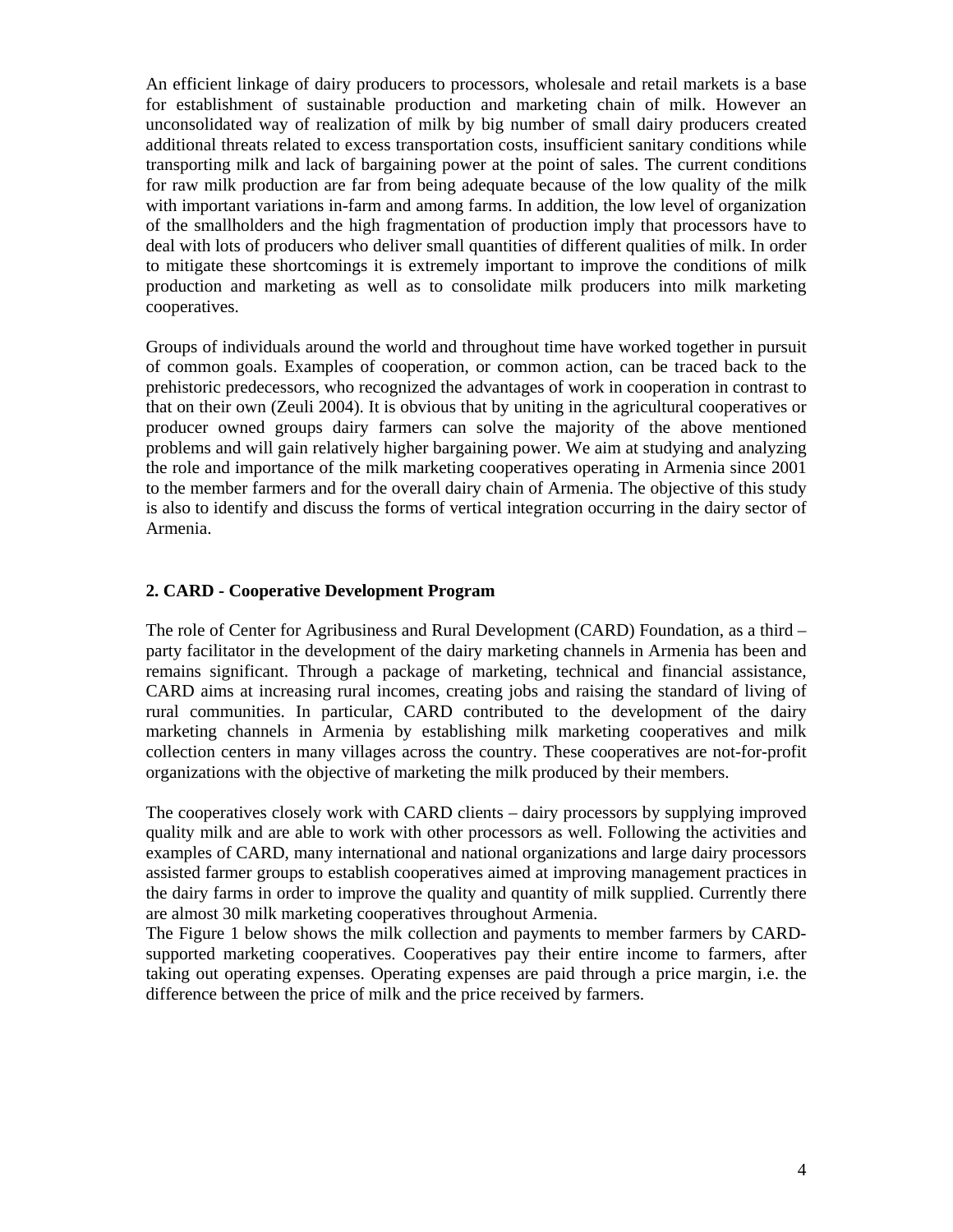

 **Figure 1: Milk Collection and Payments by Selected Cooperatives, 2001-2008**

It can be certainly stated that the impact of the cooperative movement in increasing the cash incomes of member farmers remains significant. "Ashtarak-Kat" CJSC, the biggest dairy processor, alongside with its 11 milk collection centers, is working with 5 milk marketing cooperatives. The company is collecting milk from a total of 5,000 farmers and pays them regularly on every 15th day. Not all processors are able to provide prompt payments to milk producers.

However, on the other hand Melkonyan et al. (2008) presented the evidence that the farmers hardly realize their affiliation to the cooperative, as well as the idea behind main principles of cooperation: user-control, user-benefit, and user-owner. The studies of previous years showed that farmers in most of the cases confuse the cooperative with former Soviet type collective farms, which still remains a major constraint in establishment and efficient operations of cooperative organizations. In their latest study only 35.4% of 294 farmers either agreed with the statement that they exercise their "one-member, one-vote" right, 39.5% percent of all respondents either agreed with their status of user-beneficiary, 24.8% of all respondents agreed that they are user-owners, and only 28.2% of all respondents agreed with their status of user-controllers.

Simultaneously Grigoryan et al. (2007) supported the idea that the lack of the Social Component still remains an obstacle and reason of mistrust of farmers towards cooperative organizations, stating that in spite of increased confidence, many farmers still perceive the cooperative as a separate institution they deal with.

Nevertheless, Hovhannisyan et al. (2004) showed that 88% of member farmers used cooperatives to market their milk, while 7% also sold it in the retail market. What is interesting is that the vast majority of surveyed member farmers expressed intention to stay with cooperatives. Thirty percent of respondents would be willing to hand their milk to also those offering higher price, while the remaining 70% value loyalty, trust and stability most. In general, this situation continues to be the same almost in all cooperatives.

Source: Financial Statement of Cooperatives (2001-2008) and CARD Cooperative Development Program Reports.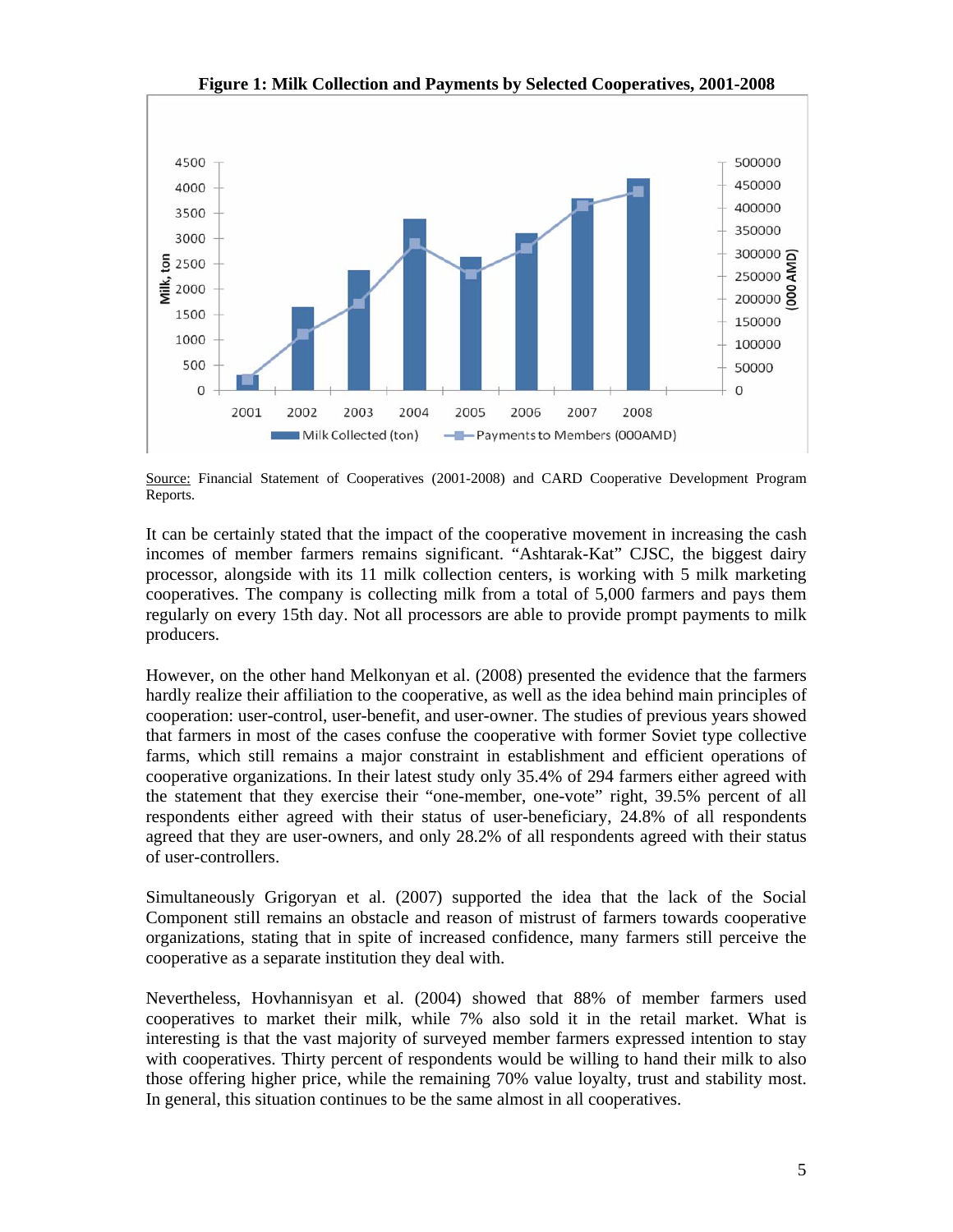# **3. Vertical Integration in the Armenian Dairy Industry**

Vertical integration in the sector occurs either through full ownership or through formal or informal contracts. In Armenia, farmers or cooperatives do not own a processing company, and usually their relation is based on informal contracts. Gow and Swinnen many times discussed the importance of self-enforcing - by designing contracts such that private losses from contract breach outweigh potential benefits, (Gow & Swinnen, 2001) in developing and transition economies.

Self-enforcing relationships in the Armenian dairy sector, Hakobyan (2004) documents as follows: farmer – processor, farmer – cooperative, and cooperative – processors relationships. The most common is the farmer – processor relationship. Hakobyan (2004) alludes to the uniqueness of this type of integration that processors have milk collection and cooling capacities and are able to pay fast cash to farmers. Very often processors offer some contract support measures to farmers, in order to guarantee the stable milk supply and higher quality of milk. The contract innovation measures (Gow  $&$  Swinnen, 2001) frequently take the form of prompt payments, covering the transportation costs, and veterinary services. According to

White and Gorton (2004), contracting is relatively developed in the Armenian dairy sector. They conclude that in Armenia the relatively high level of contracting cannot be linked directly to FDI as all of the dairies in the country are owned by domestic investors but it can be linked to the growing export volumes of dairy products (White & Gorton, 2004).

Although the statistics shows that since 2005 the volume of cheese export decreased about 5 times due to appreciation of Armenian Dram compared to the US Dollar. That situation was not conducive for processors to boost cheese export and the majority of the processors concentrated on local markets. In 2009 this situation will be improved as the Central Bank of Armenia, since March, stepped out of the interventions carried out in the exchange rate fixing and a floating exchange rate policy has been restored again.

Farmer- farmer-coop relationships are practically new for Armenia. Likewise processors, cooperatives also possess cooling tanks and storage facilities, which enable them to continuously procure milk from farmers. The reason for self-enforcement in this case is that if one farmer supplies low quality milk, the entire cooperative will suffer – as the milk will not be accepted by the processor, or the cooperative might receive a penalty for low quality (Hakobyan, 2004). Therefore coop members constantly improve the quality of milk, and meet the requirements set by the processors.

The relationships between member farmers and milk marketing cooperatives are analyzed in this paper. In particular, the study also looked at the contractual relationships, hold-up problems, production and prices, trust and social capital among the cooperative members, contract enforcement mechanisms used by the cooperatives and farm investments. The study also revealed the determinants of farmer satisfaction with their current relationships.

# **4. Data and Research Methodology**

The research was based on survey data. The survey was conducted in Armenia in the scope of the "Supporting the International Development of CIS Agriculture" (SIDCISA) project, funded by EU INTAS. The SIDCISA project aimed at understanding the supply chain relationships of commercial milk producers in Armenia, Moldova and Ukraine. A total of 300 dairy farmers were drawn randomly from all regions of Armenia which have significant commercial milk production, based on proportions given from statistical data on milk production. The sample turned out containing 238 individual farmers (non-members) selling their milk to dairy processors and 62 cooperative member farmers selling their milk to cooperatives.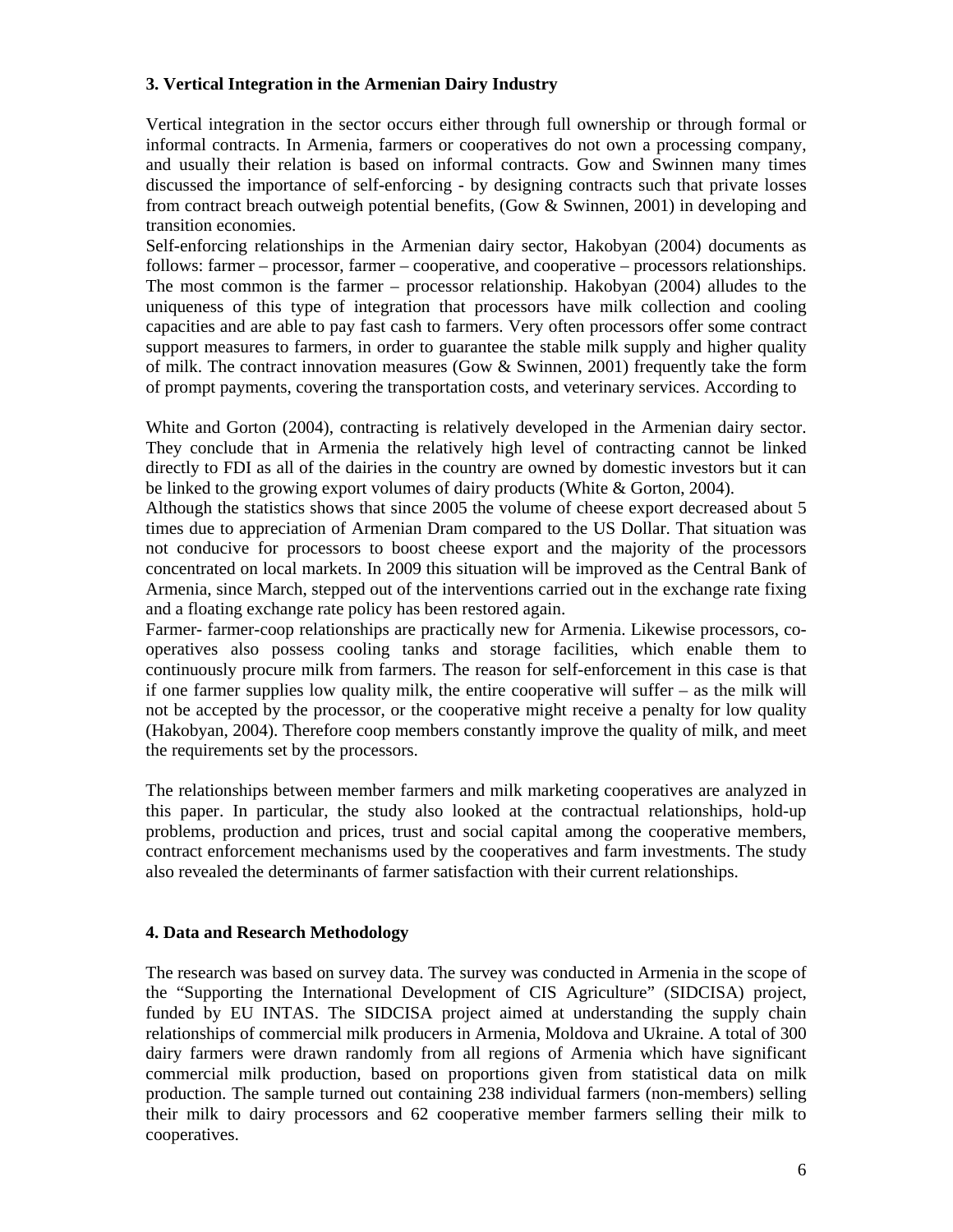Several papers have been released in the scope of the findings of the SIDCISA project (Gorton et al. 2007, Dries et al. 2006). However this study mainly concentrates on data collected from Armenia with main emphasis on the relationships of the *member farmers and cooperatives* as their main buyers as well as provides interesting comparisons with the relationships *individual farmers have with their main buyers (dairy processors)*.

Data on farm growth, prices, yields, investment, the nature and satisfaction with relationships with their main buyer and non-price aspects of contracts were also collected and categorized per sub sample groups.

First a multivariate regression analysis, using the ordinary least square method, has been developed to test whether the members of cooperatives have better bargaining power, are paid higher for their milk by the cooperatives and have higher welfare. Milk price is the dependent variable and the independent variables are "time with main buyers in months", firm's organizational form (A dairy processor is the reference category), ten regions of Armenia (Tavush region is the reference category), and finally a dummy variables indicating whether the payment for milk was received after or before the delivery. Since survey questionnaire contained detailed information on milk price, such as average milk price, minimum milk price and maximum milk price, a separate regression was developed for each price category. This allowed testing the consistency not only in average price differences, but also in minimum and maximum price differences.

Then an ordered logit regression model was developed to test the following hypothesis:

- The members of a cooperative are more likely to be more satisfied from the relationship with main buyer (Cooperative),
- The members of a cooperative are more likely to have the buyer (Cooperative) visit premises to help improve performance,
- The members of a cooperative are more likely to have the buyer (Cooperative) provide training or education,
- The members of a cooperative are more likely to have main buyer contribute to increasing of the output,
- The members of a cooperative are more likely to have the actions of my main buyer help improve the quality of the produce,
- The members of a cooperative are more likely to have trustworthy main buyer (Cooperative),
- Being able to sell to a cooperative, members have improved the living standard of their household,
- Being able to sell to a cooperative, members have improved the profitability of their farm operations.

For each of these hypotheses a separate regression was run using ordered logit model. Firm's organizational type (A dairy processor, Dairy logistics / collecting firm, Co-operative and other), taking milk to collecting station, being paid after delivery and the price of the milk are the control (independent) variables in the regressions. All dependent variables have 5 ordered outcomes, that are strongly disagree, disagree, neither agree or disagree, agree and strongly agree.

# **5. Results**

It was expected that the members of cooperative must have a have better bargaining power, which is reflected in overall higher prices for collected milk. Higher prices, on the other hand, mean higher profits and as a result higher welfare. The unadjusted summary statistics in Table 2 indicates that on average members of cooperative have received 5.91 drams more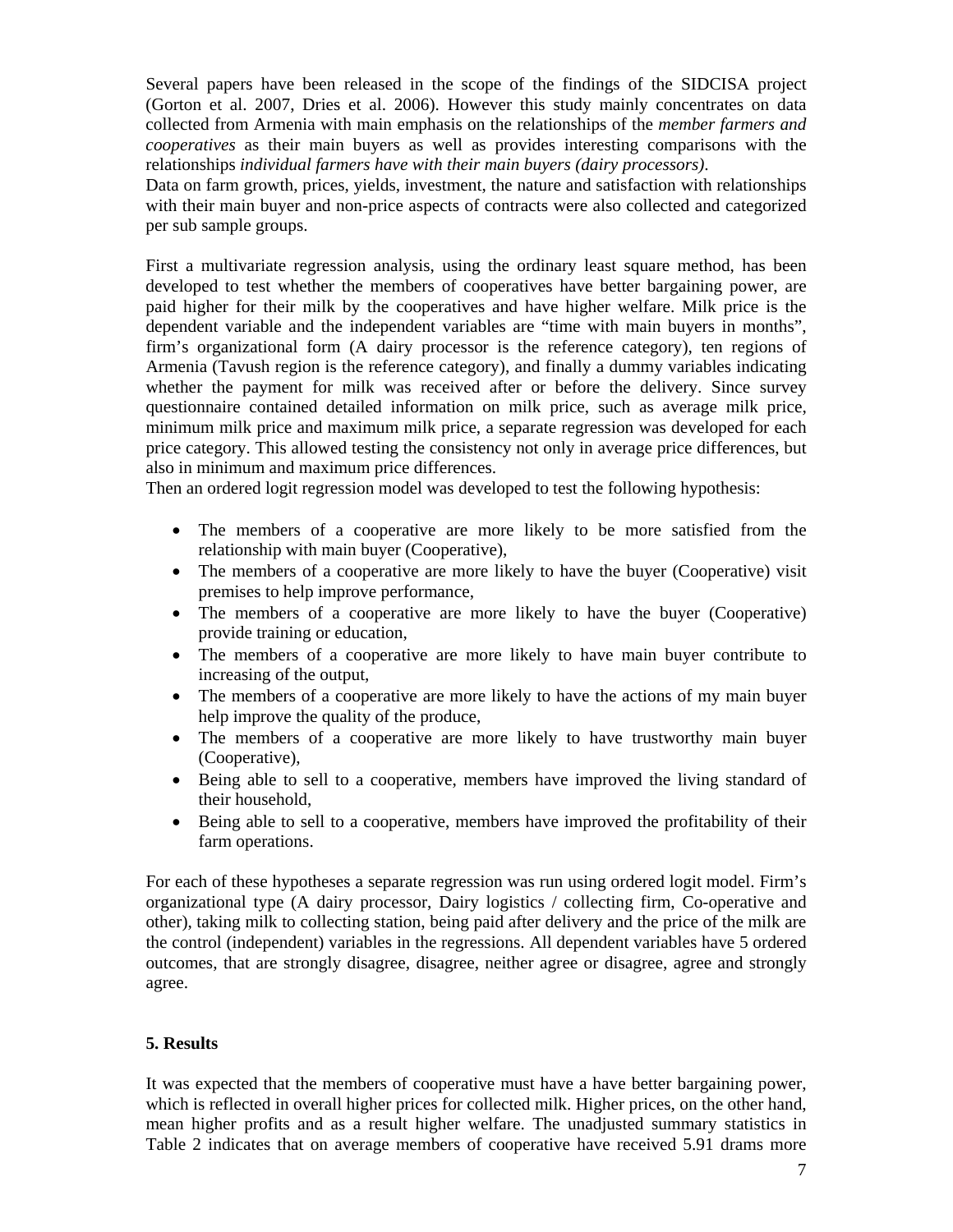than "A dairy processor" last month (survey was conducted in spring of 2006), 4.69 dram more in year 2004 and 4.59 drams more in 2005. However this difference may be the result of regional price diversity. To test the assumption of higher welfare for a member of a cooperative we run a multivariate regression analysis using the ordinal least square method.

The results of the OLS analysis are summarized in Table 3. The members of cooperative on average have received 9.66 drams more than a dairy processor in last month (when the survey was taken), 2.59 drams more in year 2005 summer season and 8.24 drams more in winter 2004-2005. All the results are statistically significant. Interestingly, the price difference for collected milk was consistently higher for a member of cooperative for minimum and maximum prices as well.

Time with the main buyers was negative indicating price discounts the long time reliable buyer gets. Milk prices were different across regions as well. Farmers from Aragatsotn (ARGT), Ararat (ARRT) and Kotayk (KTYK) regions were paid the highest rate for their milk. Surprisingly, farmers were paid less after the delivery. Summary of the multivariate regression analysis proves that the members of cooperative have better bargaining power, get paid higher for the milk they produce and as a result have higher welfare.

|                                    | Last<br>Month | Summer<br>2005,<br>Min. | Summer<br>2005.<br>Mean | Summer<br>2005,<br>Max. | Winter<br>04/05<br>Min. | Winter<br>04/05<br>Mean | Winter<br>04/05<br>Max. |
|------------------------------------|---------------|-------------------------|-------------------------|-------------------------|-------------------------|-------------------------|-------------------------|
| A dairy processor                  | 98.4          | 85.5                    | 89.6                    | 94.1                    | 97.1                    | 101.1                   | 106.1                   |
| Dairy logistics/collecting<br>firm | N/A           | 80.7                    | 90.3                    | 100.0                   | N/A                     | N/A                     | N/A                     |
| Co-operative                       | 104.3         | 89.7                    | 94.3                    | 99.4                    | 101.6                   | 105.7                   | 109.1                   |
| Other                              | 100.0         | 73.3                    | 76.7                    | 80.0                    | 90.0                    | 95.0                    | 100.0                   |
|                                    |               |                         |                         |                         |                         |                         |                         |
| Total                              | 99.7          | 86.1                    | 90.5                    | 95.2                    | 98.0                    | 102.0                   | 106.7                   |
|                                    | 5.91          | 4.17                    | 4.69                    | 5.30                    | 4.53                    | 4.59                    | 3.04                    |

**Table 2: Unadjusted Summary Statistics.** 

Source: Survey Data.

#### **Table 3: Results of the OLS analyses.**

|                                       |            | Summer      | Summer      | Summer      | Winter     | Winter     | Winter     |
|---------------------------------------|------------|-------------|-------------|-------------|------------|------------|------------|
|                                       | Last       | 2005,       | 2005,       | 2005,       | 04/05      | 04/05      | 04/05      |
|                                       | Month      | Min.        | Mean        | Max.        | Min.       | Mean       | Max.       |
| Time with mail<br>buyer (months)      | $-0.01$    | $-0.03$     | $-0.06***$  | $-0.09***$  | $-0.03*$   | $-0.01$    | 0.01       |
| Collecting firm                       | N/A        | 2.07        | $8.76***$   | 15.28***    | N/A        | N/A        | N/A        |
| Cooperative                           | $9.66***$  | $3.43**$    | $2.59*$     | $4.22**$    | $7.6***$   | $8.24***$  | $8.22***$  |
| Other                                 | 3.09       | $-10.06**$  | $-11.35***$ | $-14.33***$ | $-3.38$    | 0.99       | 1.62       |
| ARGT                                  | $10.67***$ | $-5.12$     | $-2.51$     | 2.74        | $10***$    | $13.07***$ | $15.56***$ |
| ARRT                                  | $14.11***$ | 1.26        | 2.23        | $6.72*$     | $20.5***$  | $21.21***$ | 21.86***   |
| <b>GQNK</b>                           | 9.85***    | $-7.53***$  | $-0.05$     | $7.8**$     | $7.37**$   | $11.92***$ | $16.13***$ |
| <b>KTYK</b>                           | $14.61***$ | $9.45***$   | 7.88***     | $9.21**$    | $16.08***$ | $14.09***$ | 13.54***   |
| LORI                                  | 2.85       | $-4.92*$    | $-2.92$     | $-0.19$     | 4.41       | 2.3        | 1.11       |
| <b>SHRK</b>                           | $6.38**$   | $-8.96***$  | $-7.46***$  | $-1.6$      | 3.04       | 0.7        | 2.42       |
| <b>SNK</b>                            | 3.91       | $-13.68***$ | $-13.9***$  | $-11.13***$ | 1.76       | 0.17       | $-0.94$    |
| Payment<br>received after<br>delivery | 1.42       | $-3.54**$   | $-2.07$     | $-2.83$     | $-2.13$    | $-4.87***$ | $-7.64***$ |
| Constant                              | 89.32***   | 96.66***    | 99.08***    | $101.19***$ | 93.31***   | 98.42***   | 103.32***  |

\*Significant at 10%, \*\*Significant at 5%, \*\*\*Significant at 1%

# A dairy processor is the reference group, ## Tavush region is the reference group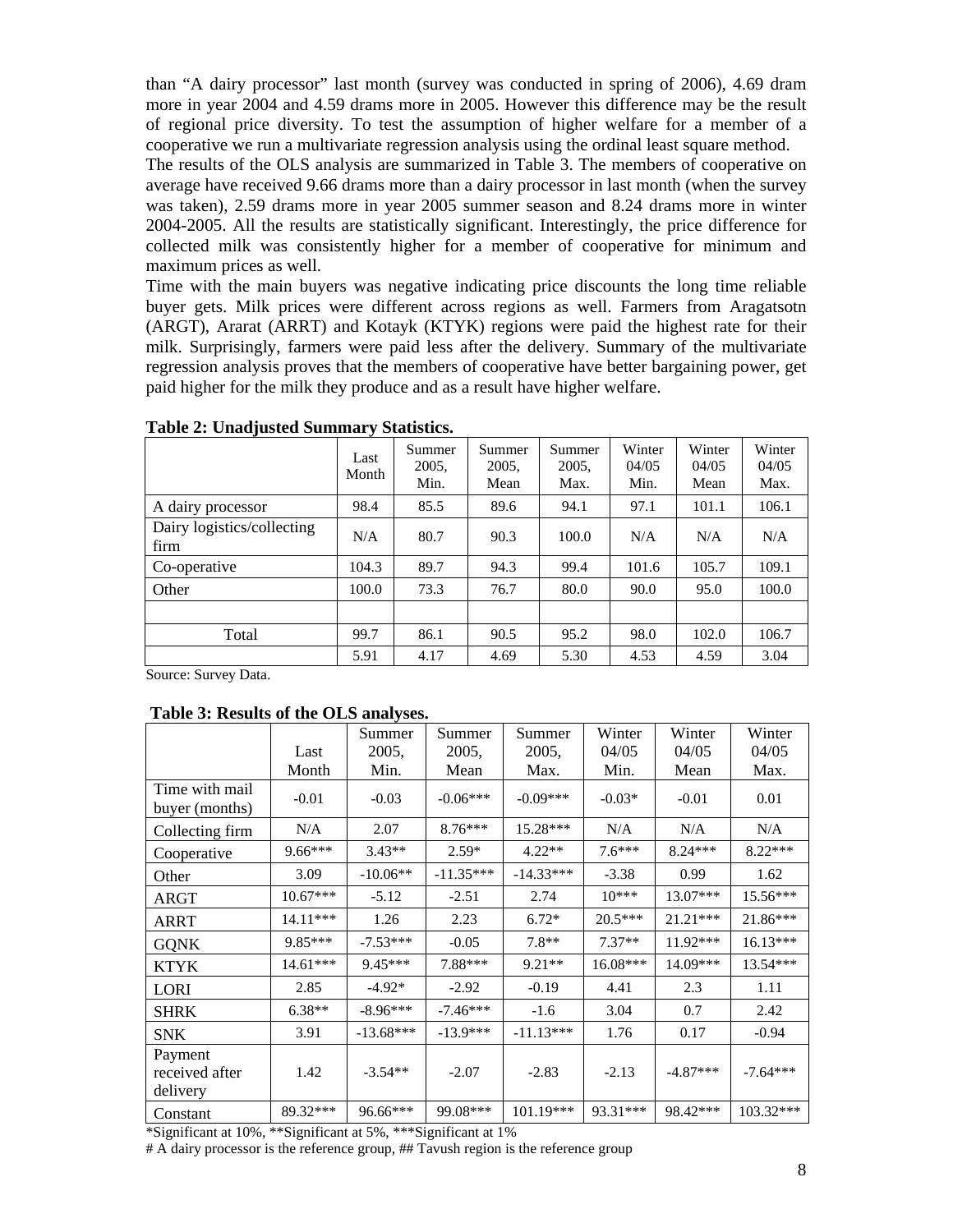The odds of overall satisfaction from the relationship with the main buyer is 3.29 times higher for the member of cooperative compared to a dairy processor. The member of cooperative is less likely to get education or training from the main buyer. This was a surprising result, as the milk marketing cooperatives regularly provide many trainings on animal husbandry, veterinary, sustainable dairy practices, etc. Unadjusted statistics showed that cooperatives were more involved in the activities of their members' businesses like: often or always visiting the premises to improve the performance, conducting trainings and seminars (61% of the coop member respondents agreed to that statement vs. 15% non-member respondents).

The actions of main buyer significantly increase the output and improve the milk quality for the member of cooperative; the odds are 2.6 and 2.25 respectively. The likelihood of having more trustworthy buyer is 3.1 times higher for the member of cooperative (See Table 4). The results of the ordered regression analysis also confirm that the welfare and standards of living is much higher for the member of cooperative. The odds of improved living standards and improved profitability are respectively 4.96 and 4.74 time higher for the member of cooperative.

|                                             | Overall<br>how<br>satisfied<br>are you<br>with the<br>relationship<br>with your<br>main buyer | The buyer<br>visits your<br>premises<br>to help<br>improving<br>performan<br>ce | The<br>buyer<br>provides<br>training $/$<br>educatio<br>n for you<br>/ your<br>farm | The<br>actions of<br>my main<br>buyer<br>have<br>contribute<br>d to<br>increasing<br>my output | The actions<br>of my main<br>buyer have<br>helped<br>improve the<br>quality of<br>my produce | Our main<br>buyer is<br>trust-<br>worthy | Being able<br>to sell to a<br>cooperative,<br>members<br>have<br>improved the<br>living stan-<br>dard of their<br>household | Being able<br>to sell to a<br>cooperative,<br>members<br>have<br>improved<br>the<br>profitability<br>of their farm<br>operations |
|---------------------------------------------|-----------------------------------------------------------------------------------------------|---------------------------------------------------------------------------------|-------------------------------------------------------------------------------------|------------------------------------------------------------------------------------------------|----------------------------------------------------------------------------------------------|------------------------------------------|-----------------------------------------------------------------------------------------------------------------------------|----------------------------------------------------------------------------------------------------------------------------------|
| Collecting Firm                             | 1.00                                                                                          | $.08**$                                                                         | N/A                                                                                 | $6.34*$                                                                                        | 3.77                                                                                         | 0.97                                     | 3.63                                                                                                                        | 3.34                                                                                                                             |
| Cooperative                                 | $3.29***$                                                                                     | 0.66                                                                            | $.14***$                                                                            | $2.6***$                                                                                       | $2.25***$                                                                                    | $3.1***$                                 | $4.96***$                                                                                                                   | $4.74***$                                                                                                                        |
| Other                                       | 3.25                                                                                          | 1.74                                                                            | N/A                                                                                 | $0.02***$                                                                                      | $0.05**$                                                                                     | 0.17                                     | 0.63                                                                                                                        | 0.17                                                                                                                             |
| Take Milk to<br>Coll. Station<br>Paid after | 1.07                                                                                          | 1.30                                                                            | 0.81                                                                                | 1.45                                                                                           | $1.75**$                                                                                     | $2.58***$                                | $2.74***$                                                                                                                   | $2.52***$                                                                                                                        |
| delivery                                    | $.33***$                                                                                      | 1.19                                                                            | 1.44                                                                                | .44**                                                                                          | 0.62                                                                                         | $0.52*$                                  | 0.82                                                                                                                        | $.34***$                                                                                                                         |
| Milk Price                                  | $1.01*$                                                                                       | $.96***$                                                                        | 97***                                                                               | $1.03***$                                                                                      | $1.02***$                                                                                    | $1.02***$                                | $1.03***$                                                                                                                   | $1.02***$                                                                                                                        |
| N<br>R <sub>2</sub>                         | 300<br>0.0557                                                                                 | 300<br>0.0305                                                                   | 300<br>0.1227                                                                       | 300<br>0.0745                                                                                  | 300<br>0.0504                                                                                | 300<br>0.1129                            | 300<br>0.1172                                                                                                               | 300<br>0.1038                                                                                                                    |
|                                             |                                                                                               |                                                                                 |                                                                                     |                                                                                                |                                                                                              |                                          |                                                                                                                             |                                                                                                                                  |

**Table 4: Summarized results of regression analyses for each hypothesis.**

\*Significant at 10%, \*\*Significant at 5%, \*\*\*Significant at 1%

# A dairy processor is the reference group

It was interesting to see that milk price was not a decisive factor for overall satisfaction and improvement of the living standards of the farmers, even though it was significant but with very small magnitude (odds ratio 1.01). There are other "hidden" benefits that coop members have access to which eventually explain why the odds ratios are high for the cooperatives (4.96, 4.74). Similar benefits are the additional support services provided by the cooperatives to the members. Milk marketing cooperatives were able to provide more contract support measures (additional services) than processors which translated into higher performance, better yields, higher prices, trust and reliability for member farmers. Table 5 shows that the majority of coop members received forward payments or loans from the coop, veterinary support and physical inputs. The cooperatives were very prompt in making payments to farmers.

Contractual relationships were more developed within the cooperatives. The survey revealed that about 60% of the coop members have oral contracts, only 31% have written contracts with their cooperatives. Only 9% of the members had no preliminary arrangement for their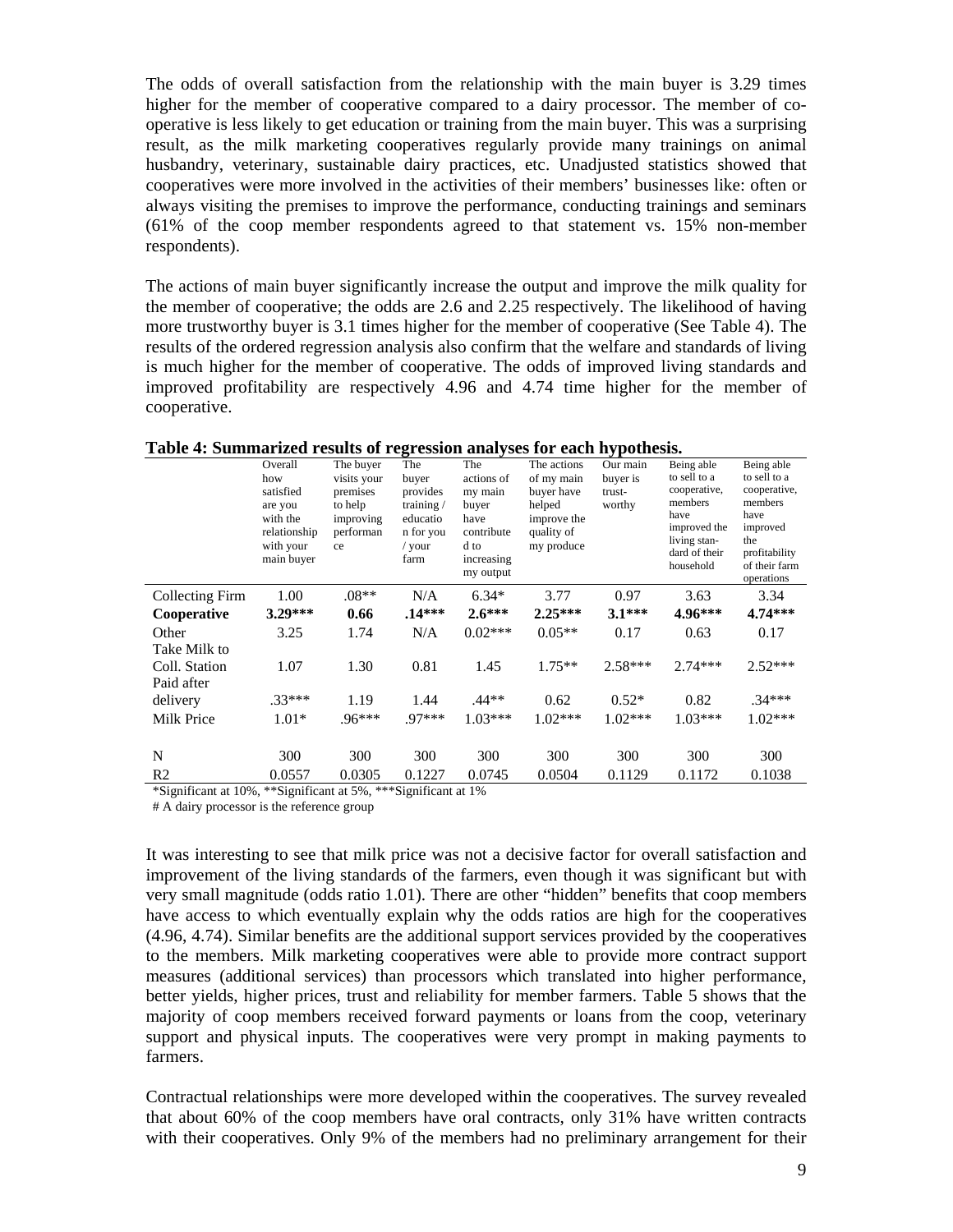relationship. About 30% of non-member farmers had no contract with their main buyers; 40% had written contracts and the remaining 30% had oral contracts. Although the majority of coop farmers had only oral contracts, it didn't stopped them receiving the support measures. This fact highlights the role and the importance of trust between the member and the cooperative.

|                                           | <b>Members</b> |       | <b>Non-members</b> |  |  |
|-------------------------------------------|----------------|-------|--------------------|--|--|
| <b>Possible Support Measure</b>           | <b>YES</b>     | NO    | <b>YES</b><br>NO   |  |  |
| <b>Credit, Loans and Forward Payments</b> | 54.84          | 45.16 | 75.63<br>24.37     |  |  |
| Physical Inputs                           | 51.6           | 48.39 | 7.14<br>92.86      |  |  |
| Machinery                                 | 6.45           | 93.55 | 99.58<br>0.42      |  |  |
| Transportation                            | 6.45           | 93.55 | 23.95<br>76.05     |  |  |
| <b>Specialized Storage</b>                | 9.68           | 90.32 | 100.00<br>0.00     |  |  |
| <b>Guaranteed Prices</b>                  | 41.94          | 58.06 | 52.10<br>47.90     |  |  |
| <b>Veterinary Support</b>                 | 46.77          | 53.23 | 82.35<br>17.65     |  |  |
| <b>Business and FM Support</b>            | 14.52          | 85.48 | 98.74<br>1.26      |  |  |
| Harvest & Handling Support                | 8.06           | 91.94 | 98.74<br>1.26      |  |  |
| <b>Loan Guarantees</b>                    | 16.13          | 83.87 | 0.84<br>99.16      |  |  |
| <b>Investment Loans</b>                   | 6.45           | 93.55 | 99.58<br>0.42      |  |  |
| <b>Quality Control</b>                    | 85.48          | 14.52 | 18.07<br>81.93     |  |  |
| <b>Prompt Payments</b>                    | 90.32          | 9.68  | 86.97<br>13.03     |  |  |
| <b>Market Access</b>                      | 64.52          | 35.48 | 33.61<br>66.39     |  |  |

**Table 5: Contract Support / Innovation Measures: Cooperatives vs. Processors** 

Source: Survey Data.

# **6. Conclusions**

Nowadays world agriculture rather shows a growing tendency of consolidation. Armenian agriculture should also adopt this way of further development since smallholders' prevalence in the sector hinders an access to the world markets due to high production costs and low competitiveness. For such policies and forms of consolidation a well defined conception is needed, a practical implementation of which would guarantee smooth transition to the international standards. For elaboration of that conception both world experience and traditional features of the own sector are important. If world tendency defines the goal to which Armenia seeks to reach (i.e. modern consolidated agriculture), then specific features of own agriculture have to be crucial when elaborating the strategies of reaching that goal. In this light the historical development path of agriculture by advanced countries shouldn't serve as an example of blind imitation since Armenia doesn't have sufficient time and resources to go through any of it. Armenia rather needs a well elaborated model which would guide the sectors' development to higher technical and technological levels of productivity and efficiency within comparatively shorter time and low social costs.

We argue that the role of milk marketing cooperatives in the dairy supply chain continues to increase. In that process, the Center for Agribusiness and Rural Development, which continues providing technical and financing assistance to these cooperatives, has its valuable contribution. CARD uses integrated approach to assistance covering milk quality, cooperative development, dairy management, rural credit, and training in cooperative management and accounting that builds private enforcement capital between farmers and cooperatives and between cooperatives and dairy processors.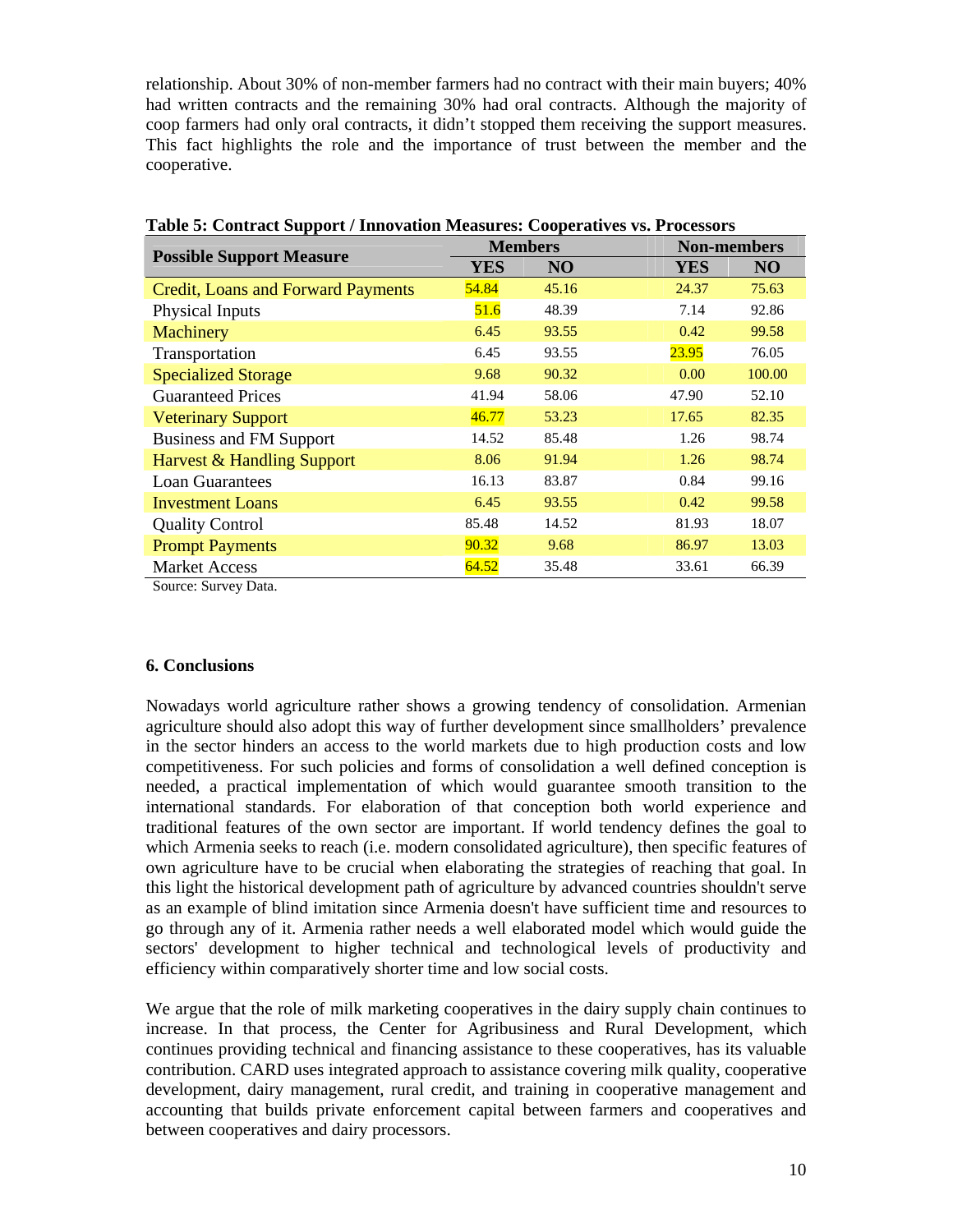These cooperatives provide several benefits, among which the increased opportunity of milk sales is valued most by member farmers. We must again indicate that the impact of the cooperative development in increasing the cash incomes of farmers remains substantial. Following the activities and examples of CARD, many international and national organizations and large dairy processors assisted farmer groups to establish cooperatives aimed at improving management practices in the dairy farms in order to improve the quality and quantity of milk supplied. However, many of these organizations don't possess specialist knowledge and simply replicate the models and approaches of CARD in certain areas. These approaches will not always lead to the expected results. As Melkonyan et al. (2008) and Grigoryan et al. (2007) presented in their papers that farmers in most of the cases confuse the cooperative with former Soviet type collective farms and don't know how to exercise their "one-member, one-vote" right and don't realize that they are the owners of the cooperatives.

CARD and other organizations and NGOs active in the development of the cooperative movement in Armenia should regularly conduct trainings and consulting for both member and non-member farmers on "Cooperative Principles and Identity", "Cooperative Management", "Members' Roles and Responsibilities" and similar topics. In parallel, a lobbying campaign must be formulated by farmer organizations and cooperatives towards developing a "Law on Agricultural Cooperatives" which does not exist in Armenia.

The research findings also revealed that being a member of cooperative, farmers became more motivated to invest more in their farms. In particular, about 42% of the coop members stated that they have invested in new shed for cattle, about 65% have enlarged their cattle sheds and 39% have purchased new milking cows. More than 20% of the member farmers have bought calves, modernized the cattle stall and purchased agricultural equipments. The same indicators for non-member farmers were only the half of what coop members invested.

With this paper the author once again advocates to continue and further develop cooperative movement and extend it over other aspects of the agricultural sphere enabling farmers to further integrate themselves in the agrifood chains and networks and improve their incomes.

# **7. Acknowledgments**

The paper greatly benefited from valuable comments and suggestions received from **Dr. Vahram Ghushchyan** and **Dr. Artur Grigoryan.** The author acknowledges the valuable cooperation of all partners of the "Supporting the International Development of CIS Agriculture (SIDCISA)" project funded by EU INTAS.

# **8. References**

- CARD, 2008. Cooperative Development Program Reports. Financial Statement of Cooperatives (2001-2008)
- Cocks, J. (2003). External Facilitation, Public Agencies, and Market Development in the Armenian Goat Industry: The Case of the USDA Marketing Assistance Project. Unpublished MS Thesis, University of Illinois at Urbana-Champaign
- Dries, L. Dumitrashko, M., Gorton, M., Hewson, P., Ignat, I., Ignat, G., Mkrtchyan, N., Sardaryan, G., Skripnik, A., Urutyan, V, Vandeplas, A. and White, J. (2007). Farmer – processor relationships in the CIS dairy sector: key findings from the SIDCISA research project, Working Paper 2007/4.